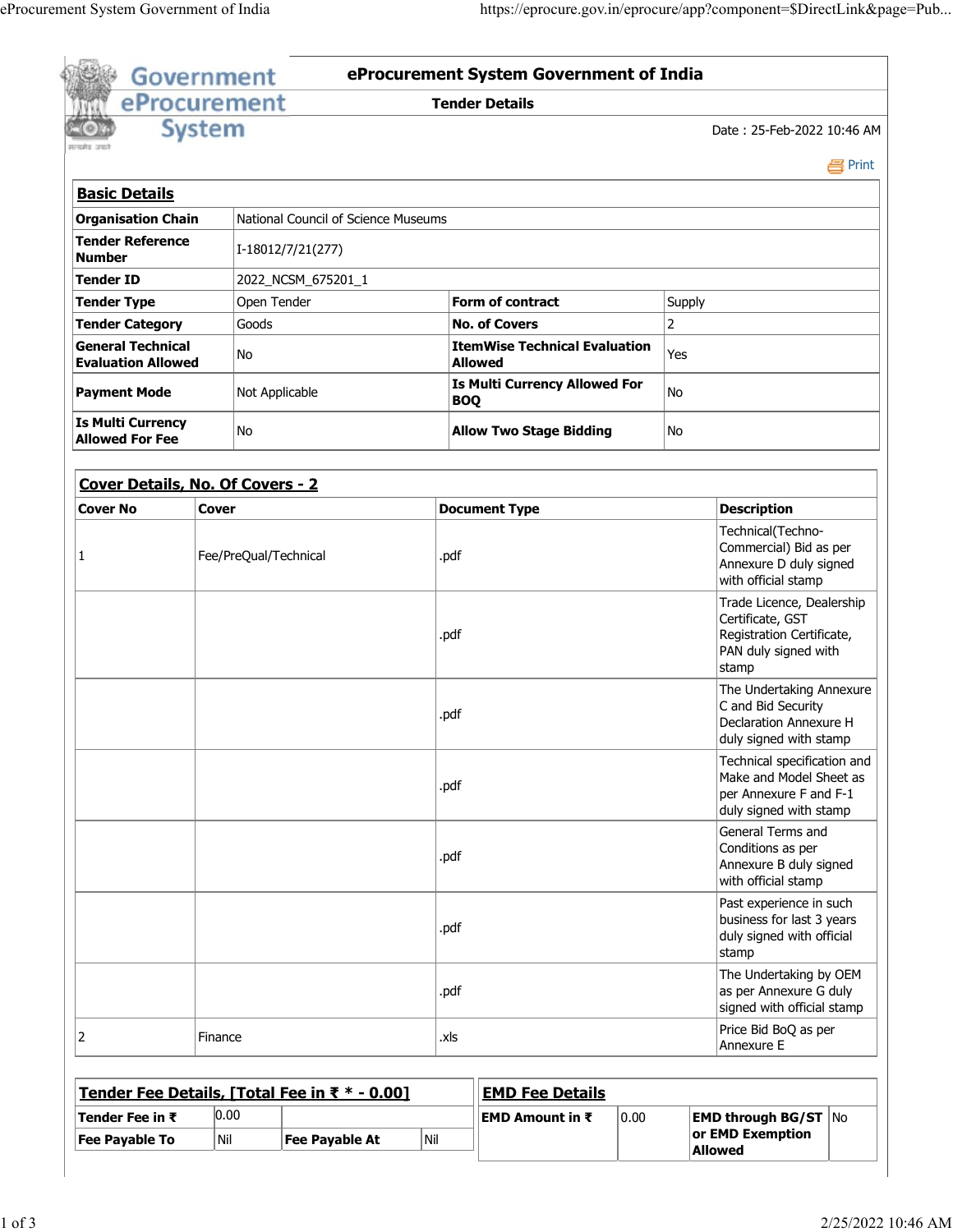| `Tender Fee       | No | <b>EMD Fee Type</b>   | fixed | <b>EMD Percentage</b> | <b>NA</b> |
|-------------------|----|-----------------------|-------|-----------------------|-----------|
| Exemption Allowed |    | <b>EMD Pavable To</b> | Nil   | <b>EMD Pavable At</b> | Nil       |
|                   |    |                       |       |                       |           |

Click to view modification history

| Work / Item(s)                                        |   |                                                          |                                |                                                                                         |                                                      |                    |                                             |                                                                                                                  |                                                                 |                                 |  |
|-------------------------------------------------------|---|----------------------------------------------------------|--------------------------------|-----------------------------------------------------------------------------------------|------------------------------------------------------|--------------------|---------------------------------------------|------------------------------------------------------------------------------------------------------------------|-----------------------------------------------------------------|---------------------------------|--|
| <b>Title</b>                                          |   |                                                          |                                | Supply of TV, Touch Monitor, UPS, Raspberry, Projector, Desktop PC, Backlit LCD Monitor |                                                      |                    |                                             |                                                                                                                  |                                                                 |                                 |  |
| <b>Work Description</b>                               |   |                                                          |                                |                                                                                         | technical specification Annexure F and NIT of tender |                    |                                             | Supply of TV, Touch Monitor, UPS, Raspberry, Projector, Desktop PC, Backlit LCD Monitor strictly as per councils |                                                                 |                                 |  |
| <b>Pre Qualification</b><br><b>Details</b>            |   |                                                          | Please refer Tender documents. |                                                                                         |                                                      |                    |                                             |                                                                                                                  |                                                                 |                                 |  |
| <b>Independent External</b><br><b>Monitor/Remarks</b> |   | <b>NA</b>                                                |                                |                                                                                         |                                                      |                    |                                             |                                                                                                                  |                                                                 |                                 |  |
| <b>Show Tender Value in</b><br><b>Public Domain</b>   |   | N <sub>o</sub>                                           |                                |                                                                                         |                                                      |                    |                                             |                                                                                                                  |                                                                 |                                 |  |
| Tender Value in ₹                                     |   | 0.00                                                     |                                | <b>Product Category</b>                                                                 |                                                      | H/W                | Computer- <b>Sub category</b>               | <b>NA</b>                                                                                                        |                                                                 |                                 |  |
| <b>Contract Type</b>                                  |   |                                                          | Tender                         |                                                                                         | <b>Bid Validity(Days)</b>                            |                    | 90                                          | <b>Period Of Work(Days)</b>                                                                                      | 15                                                              |                                 |  |
| Location                                              |   | National Council of<br><b>Science Museums</b><br>Kolkata |                                | <b>Pincode</b>                                                                          |                                                      | 700091             | <b>Pre Bid Meeting Place</b>                | <b>NA</b>                                                                                                        |                                                                 |                                 |  |
| <b>Pre Bid Meeting</b><br><b>Address</b>              |   |                                                          | <b>NA</b>                      | <b>Pre Bid Meeting Date</b>                                                             |                                                      |                    | <b>NA</b><br><b>Bid Opening Place</b>       |                                                                                                                  | NATIONAL COUNCIL OF<br><b>SCIENCE MUSEUMS</b><br><b>KOLKATA</b> |                                 |  |
| <b>Should Allow NDA</b><br><b>Tender</b>              |   |                                                          | N <sub>o</sub>                 |                                                                                         | <b>Allow Preferential</b><br><b>Bidder</b>           |                    | <b>No</b>                                   |                                                                                                                  |                                                                 |                                 |  |
| <b>Critical Dates</b>                                 |   |                                                          |                                |                                                                                         |                                                      |                    |                                             |                                                                                                                  |                                                                 |                                 |  |
| <b>Publish Date</b>                                   |   |                                                          |                                | 23-Feb-2022 05:00 PM                                                                    |                                                      |                    | <b>Bid Opening Date</b>                     |                                                                                                                  |                                                                 | 09-Mar-2022 03:30 PM            |  |
| Document Download / Sale Start<br><b>Date</b>         |   |                                                          |                                | 23-Feb-2022 05:00 PM                                                                    |                                                      |                    | Document Download / Sale End<br><b>Date</b> |                                                                                                                  | 08-Mar-2022 03:00 PM                                            |                                 |  |
| <b>Clarification Start Date</b>                       |   |                                                          |                                | <b>NA</b>                                                                               |                                                      |                    | <b>Clarification End Date</b>               |                                                                                                                  | <b>NA</b>                                                       |                                 |  |
| <b>Bid Submission Start Date</b>                      |   |                                                          |                                |                                                                                         | 23-Feb-2022 05:00 PM                                 |                    | <b>Bid Submission End Date</b>              |                                                                                                                  |                                                                 | 08-Mar-2022 03:00 PM            |  |
| <b>Tender Documents</b>                               |   |                                                          |                                |                                                                                         |                                                      |                    |                                             |                                                                                                                  |                                                                 |                                 |  |
| NIT<br><b>Document</b>                                |   | <b>S.No Document Name</b>                                |                                |                                                                                         |                                                      | <b>Description</b> |                                             |                                                                                                                  | <b>Document Size</b><br>(in KB)                                 |                                 |  |
| 1<br>Tendernotice_1.pdf                               |   |                                                          |                                | <b>Tender Document</b>                                                                  |                                                      |                    |                                             | 196.82                                                                                                           |                                                                 |                                 |  |
| <b>Work Item</b><br><b>Documents</b>                  |   |                                                          | <b>S.No Document Type</b>      |                                                                                         | <b>Document Name</b>                                 |                    |                                             | <b>Description</b>                                                                                               |                                                                 | <b>Document Size</b><br>(in KB) |  |
|                                                       | 1 | <b>BOQ</b>                                               |                                |                                                                                         | BOQ_710539.xls                                       |                    |                                             | Price Bid BoQ as per Annexure<br>E                                                                               |                                                                 | 298.50                          |  |

| ט∪ט |                  | <b>PUY LUSSING</b> |                                                                                | 290.50 |
|-----|------------------|--------------------|--------------------------------------------------------------------------------|--------|
|     | Tender Documents | specs1.pdf         | Technical Specification<br>Annexure F and Make and<br>Model Sheet Annexure F-1 | 278.30 |

|                  | <b>Auto Extension Corrigendum Properties for Tender</b> |                                     |  |  |  |  |
|------------------|---------------------------------------------------------|-------------------------------------|--|--|--|--|
| <b>Iteration</b> | No. of bids required for bid opening a tender           | Tender gets extended to No. of days |  |  |  |  |
| 11.              |                                                         | 10                                  |  |  |  |  |